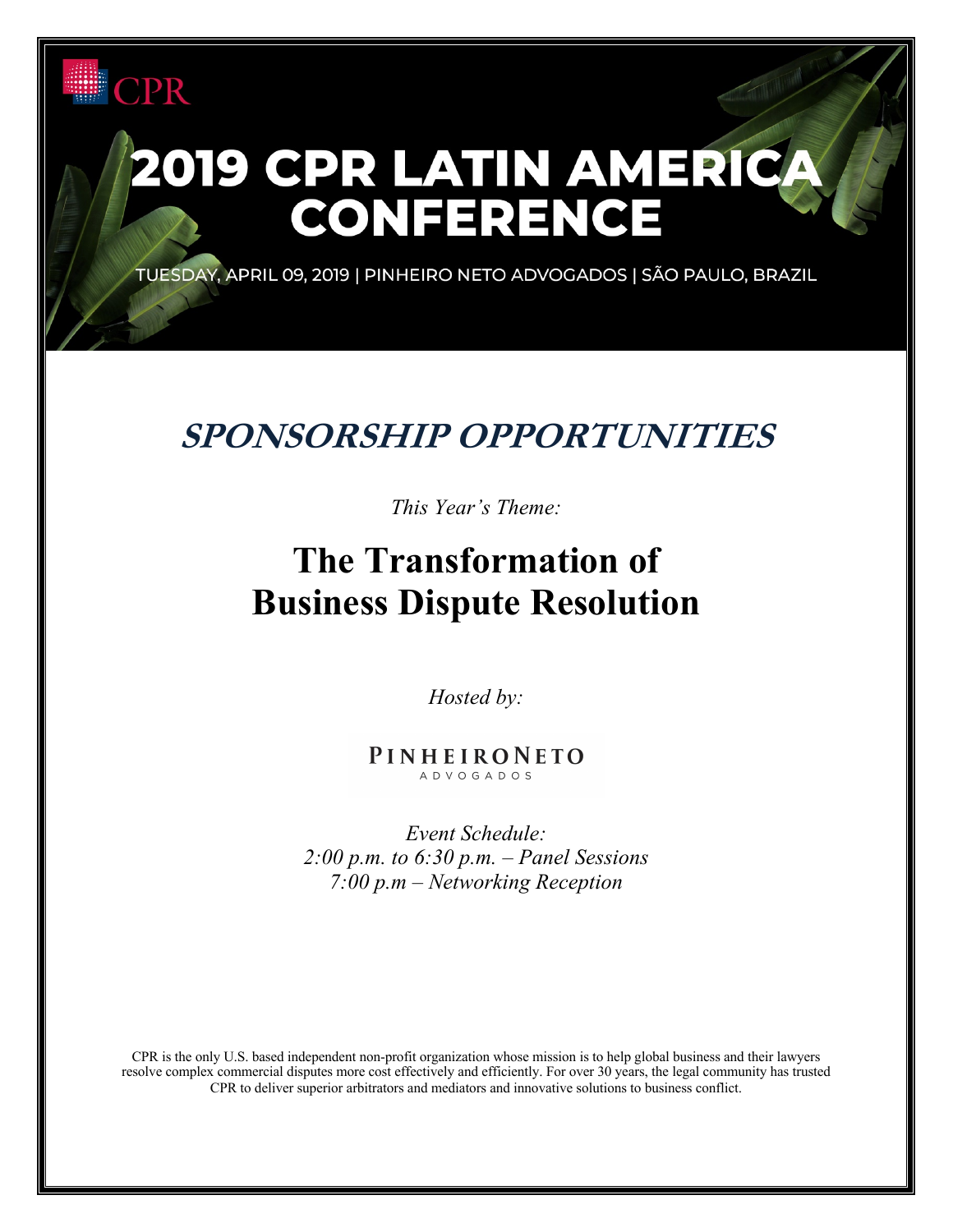#### PLATINUM SPONSORSHIP: R\$10.000.00 - US\$3.000

Sponsorship recognition will include the following: large logo on sponsorship page of 2019 CPR Latin America Conference tab on CPR website; large logo on inside front cover of program course book and agenda; large logo on all signs for the Conference; ability to put any advertising materials or giveaways (postcards, pens…etc.) inside tote bag.

The Platinum sponsors will also be listed as sponsors of the 2019 CPR International Mediation Competition to be held at CAM-CCBC in São Paulo on April 4 – 6, 2019.

#### $GOLD$  SPONSORSHIP: R\$7,000,00 - US\$2,000

Sponsorship recognition will include the following: large logo on sponsorship page of 2019 CPR Latin America Conference tab on CPR website; large logo on inside front cover of program course book and agenda; large logo on all signs for the Congress; ability to put any advertising materials or giveaways (postcards, pens…etc.) inside tote bag.

#### *SILVER SPONSORSHIP: R\$4.000,00 - US\$1,000*

Sponsorship recognition will include the following: medium logo on sponsorship page 2019 CPR Latin America Conference tab on CPR website; medium logo on inside front cover of program course book and agenda; medium logo on all signs for the Conference; ability to put any advertising materials or giveaways (postcards, pens…etc.) inside tote bag.

#### BRONZE SPONSORSHIP: R\$2,000,00 - US\$500

Sponsorship recognition will include the following: small logo on sponsorship page of 2019 CPR Latin America Conference tab on CPR website; small logo on inside front cover of program course book and agenda; small logo on all signs for the Conference; ability to put any advertising materials or giveaways (postcards, pens…etc.) inside tote bag.